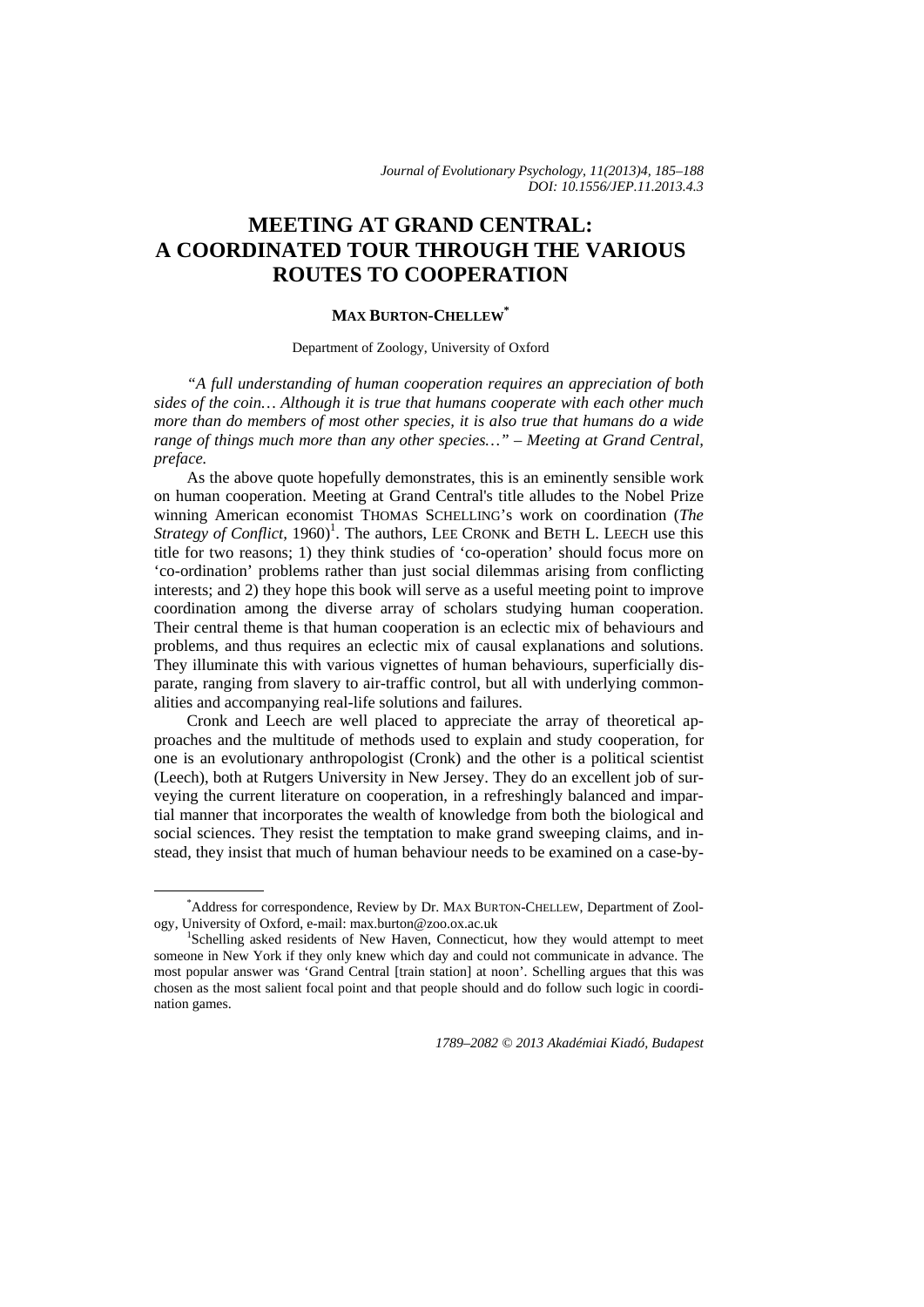case basis ("*an eclectic topic needs an eclectic approach*"). My favourite parts of the book are the informative case studies from both political science and anthropology, whereby naturally occurring forms of cooperation (as opposed to cooperation within the laboratory) are dissected. These results from the field appear a fruitful avenue for truly understanding what sustains human cooperation.

Furthermore, they provide a useful bridge between the biological and social sciences, and therefore this book is an excellent gift for anyone embarking on graduate studies in either discipline. Currently, it is a good bet that graduate students of evolutionary biology will at some point read GEORGE C. WILLIAMS' (1966) *Adaptation and Natural Selection*, and likewise that students in the social sciences will read MANCUR OLSON's (1965) *The Logic of Collective Action*. Both of these seminal works correctly outline how group-level and individual-level interests will interact, and the authors use these two texts to interleave an historical narrative between the biological and social sciences and their respective approaches towards cooperation.

In the 1960s, G. C. Williams, perhaps partly motivated by a frustration with the prevalence of group-level explanations for animal behaviour, wrote *Adaptation and Natural Selection* (1966) in order to clarify that adaptations are most likely to be the result of individual selection. In the parlance of economics, individual level interests trump group level interests. This is because selection acts quicker at the individual level. Therefore groups, or species, although they may have group-level interests, will end up following their individual-level interests, and thus accurate predictions of behavior will typically require an individual level benefit. Individuals only act to benefit the group or other individuals when their interests are aligned. As an aside, the beauty of inclusive-fitness theory is to delineate how and when these interests are aligned (WEST and GARDNER 2013).

Meanwhile, in the social sciences, a graduate student of economics, Mancur Olson, was articulating his frustration with sociological explanations that assume groups act in their group interests. Such groups were assumed to rationally follow their own interests, and thus were analysed using rational choice theory, justified by the implicit assumption that groups are composed of rational individuals. However, Olson demonstrated the logical inconsistency in this approach, in *The Logic of Collective Action* (1965). He showed that if the implicit assumption that groups are comprised of rational individuals is true, then groups will typically fail to act in accord with the their own interests precisely because rational individuals will choose to favour their own interests over those of the group. Olson's achievement was to formally delineate how individual and group level interests will interact, and thus when and how group interests are ever likely to be achieved, albeit rarely and typically sub-optimally.

Cronk and Leech use this striking parallel development to show the common unity between the disciplines, both having solid foundations built upon a mostly successful maximization principle (inclusive fitness and rational self-interest). They also use these works to set the foundations for their conceptual approach, and to

*JEP 11(2013)4*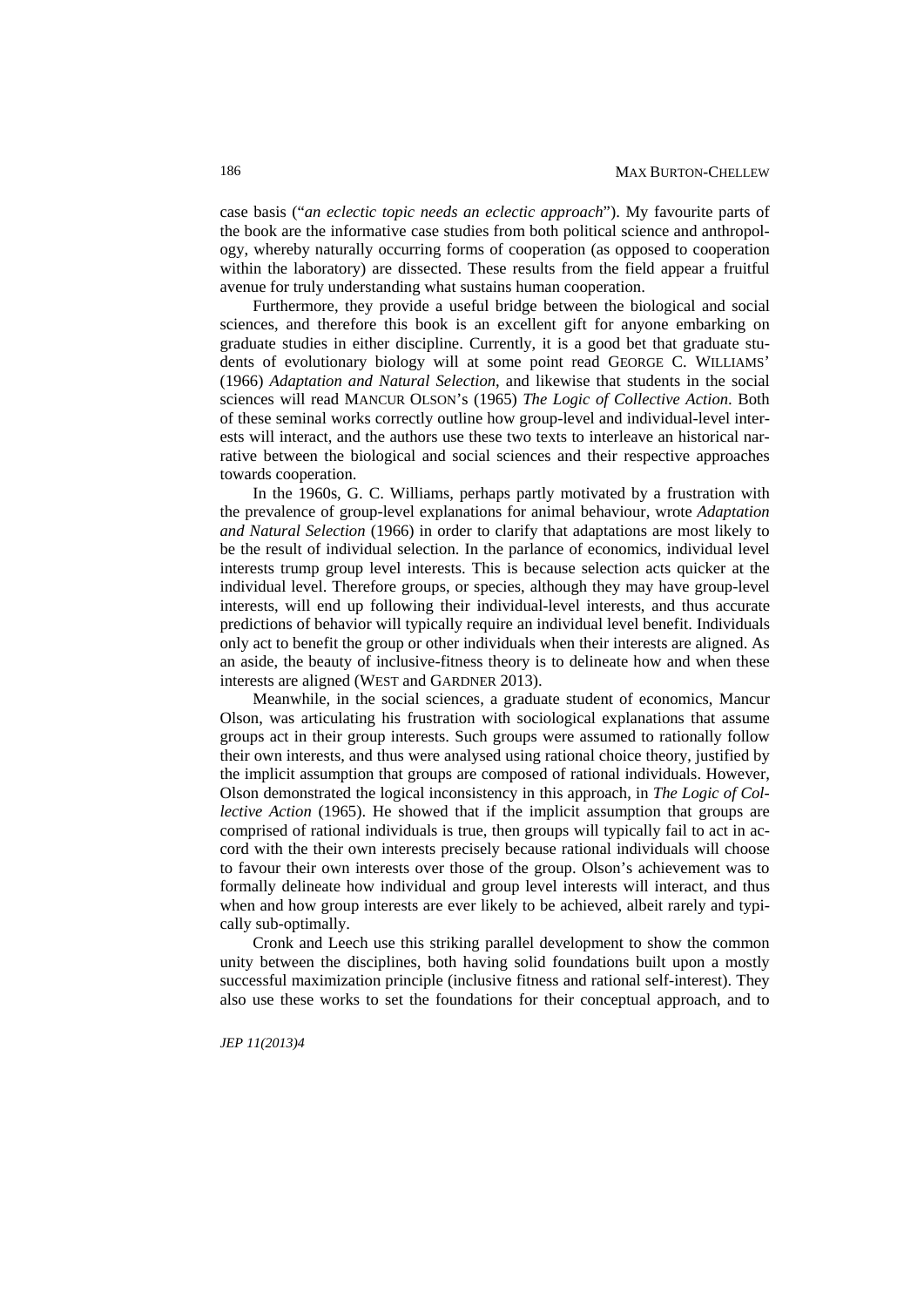#### MEETING AT GRAND CENTRAL

provide a familiar entry point for readers coming from different backgrounds. Along the way they provide semantic clarification and translation between disciplines, de-mine the path ahead of any potential misconceptions such as proximate versus ultimate explanations (my entire mental check-list was satisfactorily ticked), and finish with a demonstration of why the study of coordination is so important. They conclude with a slightly less convincing appeal to study 'emergent properties' and the importance of power law distributions ("*When you start looking for them, power law curves have a way of showing up almost everywhere*…"), but worth a second reading, and a rallying cry for more cooperation among all scholars of cooperation.

Such a request for greater cross-disciplinary cooperation seems desirable because both the biological and social sciences have a lot to offer and there are several examples of parallel developments in biology and economics. We have already seen how Olson and Williams converged in the 1960s, and after them there is also the example of ZAHAVI and SPENCE. In 1975, Amotz Zahavi introduced the wellknown handicap principle to evolutionary biology, whereby high-quality individuals may deliberately make things difficult for themselves in order to show that they can still cope. What is less well known among biologists is that Michael Spence formulated an analogous concept in economics two years earlier in 1973, in a proposed explanation for why some individuals choose to engage in costly education. Following on from these developments of signaling theory, GILBERT ROBERTS in 1998 and HERB GINTIS et al. in 2001 subsequently converged upon the idea that cooperation could sometimes be used as a reliable signal of quality.

However, none of these examples of convergence are attributed to cooperation between the disciplines or between the relevant scholars, and the similarity in each case suggests that each theory was not only a product of individual insight, but also an emergent product of the accompanying zeitgeist. Essentially, despite starting from different places, each pair ended up arriving at Grand Central, and in each case, both at the same time. However, perhaps one should ask, would each pair have arrived sooner or later if they had travelled together?

Well, the above examples at least partially suggest we may be better off splitting up and some of us meeting in Central Park, some in Grand Central, and only exchanging the ideas we are most confident of? After all, Richard Dawkins argues that if the dozen members of a jury were split into two groups of six, entirely separate but presented with the same information during the trial, that this would produce more reliable verdicts, because the members of a group are non-independent. Likewise, perhaps the study of human cooperation is best served by retaining disciplinary divides, allowing us to have increased confidence in those theories that are independently formulated? A disquieting thought.

In their defence, the coordinated cooperation of Cronk and Leech in producing this impressive work is a testament to their cause, and a powerful example of successful cross-disciplinary teamwork. Researchers from all disciplines can learn a lot from this book. Even if it is decided that consilience is best achieved through the

*JEP 11(2013)4*